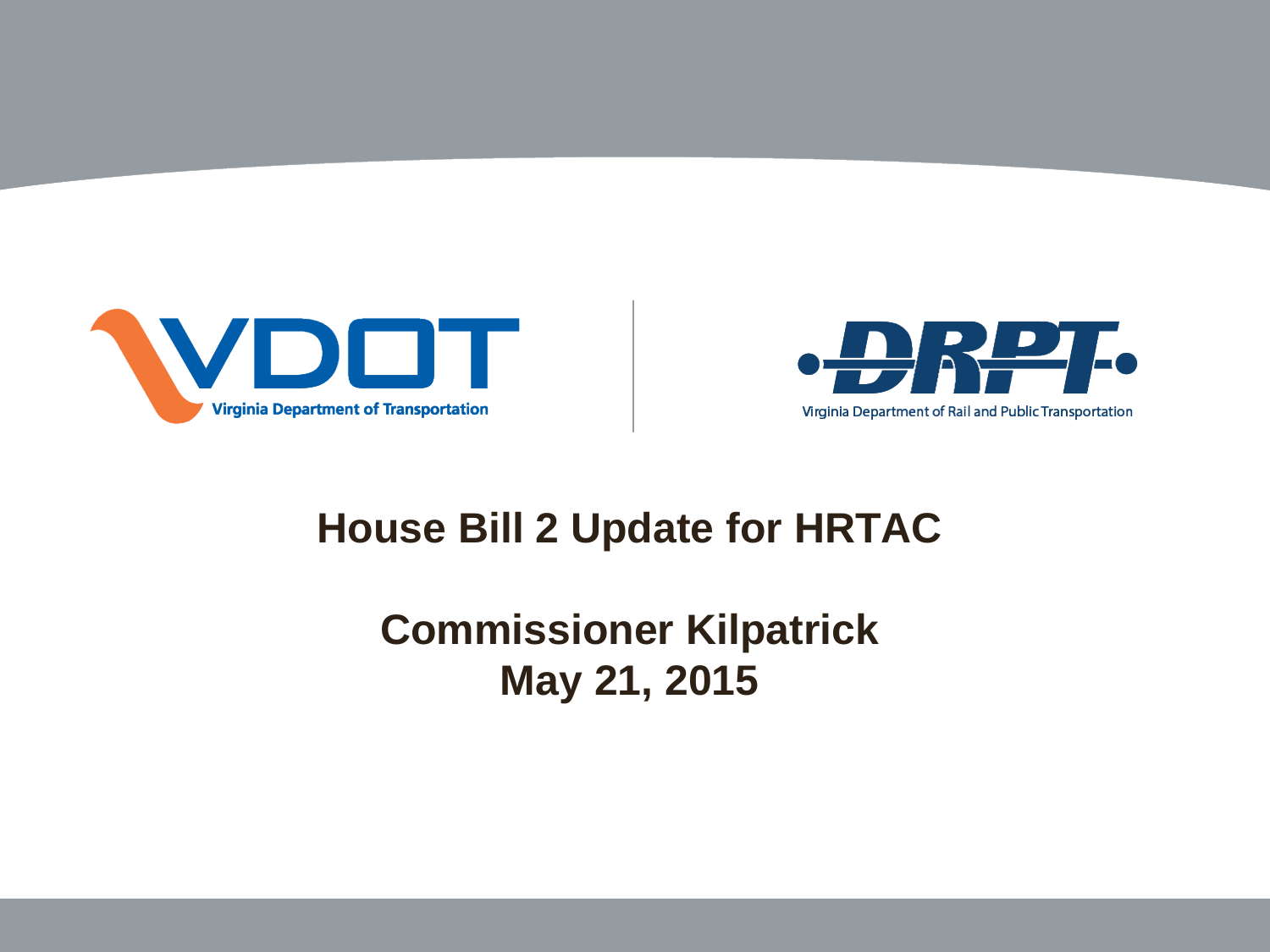#### **Life Cycle of a Candidate Project**





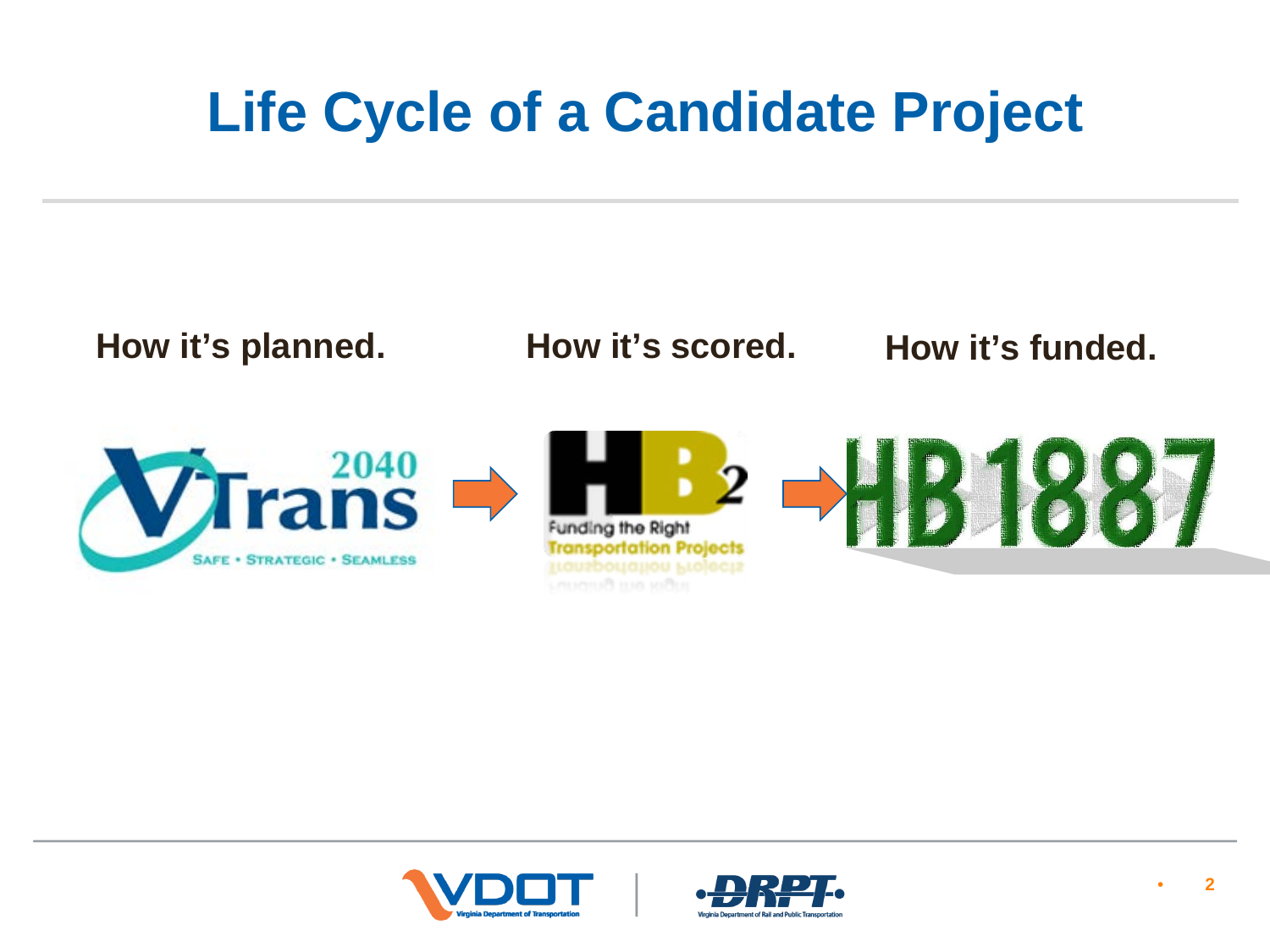#### **How it's planned. VTrans2040**

**VTRANS 2040 serves two functions, and produces two independent, but connected documents.**

- **The VTRANS 2040 Vision document will outline the policy vision for Virginia's transportation system over the next 25 years.**
- **The VTRANS 2040 Multimodal Transportation Plan (VMTP) will serve as the guiding document for Virginia's transportation agency business plans and statewide transportation funding programs until the next update in five years.**

•**The VMTP will identify future needs for all modes of travel across the Commonwealth.** 

•**The policy and recommendations of the plan will focus on corridors of statewide significance, identified regional networks, and local designated growth areas.**





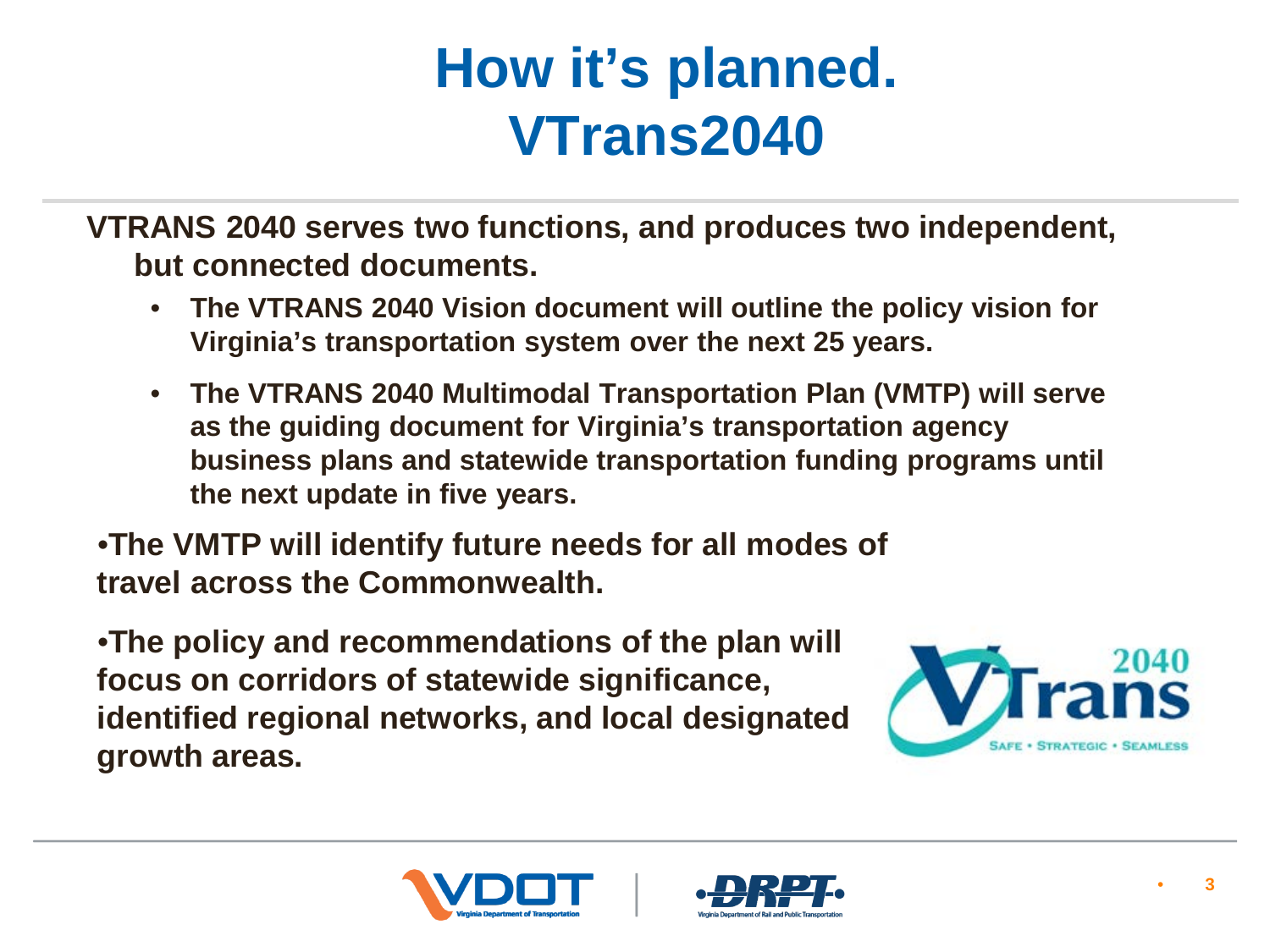#### **How it's scored. HB 2**

**House Bill 2 (HB 2) is a new state law that requires the implementation of a process for prioritizing transportation projects** 

• Some types of projects and funding are exempt from HB 2

#### **The process of scoring includes five factors**

- **Congestion Mitigation**
- **Economic Development**
- **Accessibility**
- **Safety**
- **Environmental Quality**



**Score will be based on various weighting frameworks**

**Draft HB 2 Implementation Policy Guide issued in March** 

**Revised process presented to CTB in May and expected to be adopted in June**





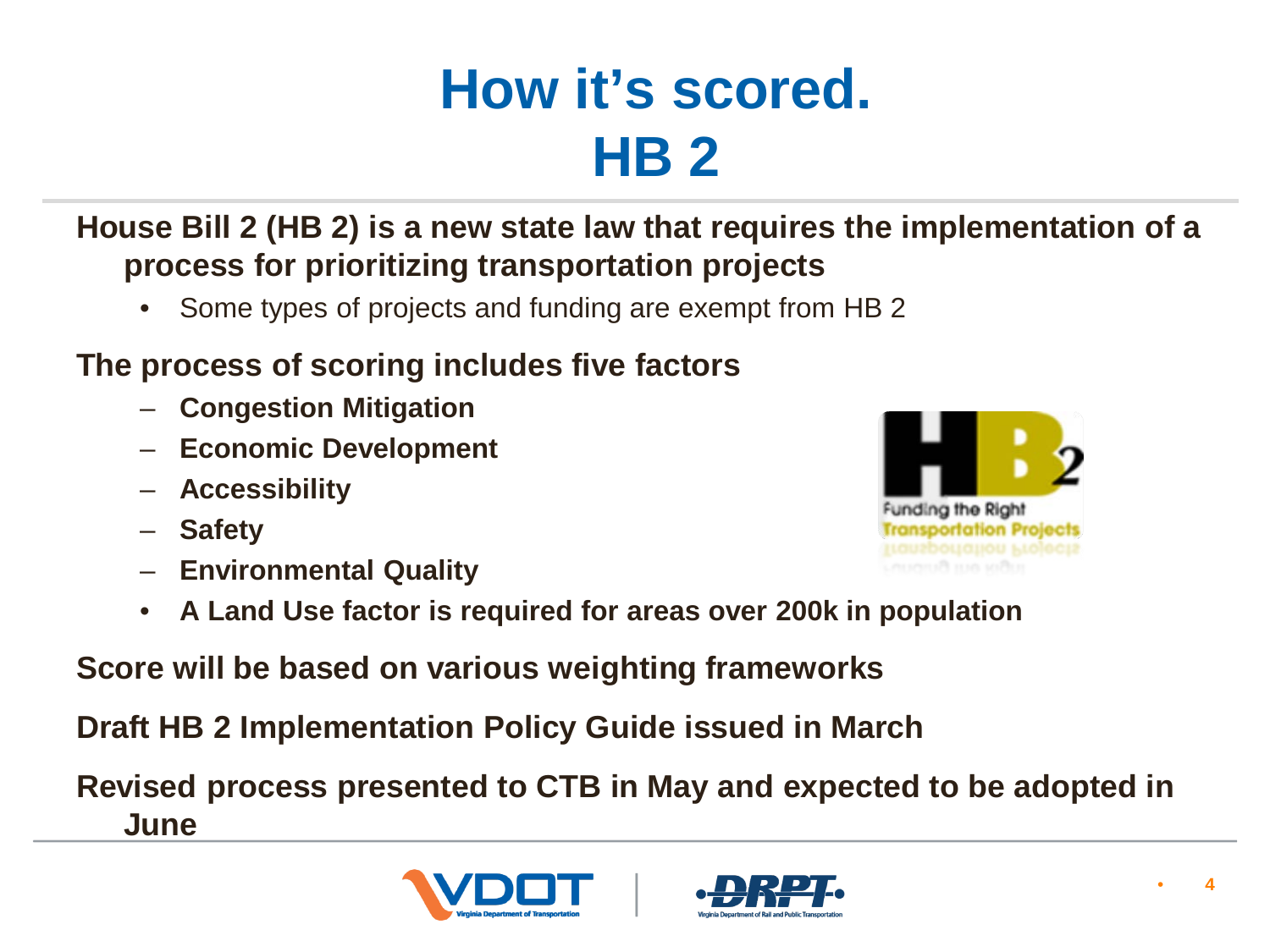### **Draft HB 2 Process Timeline for Implementation**

#### **Anticipated HB2 Yearly Cycle**





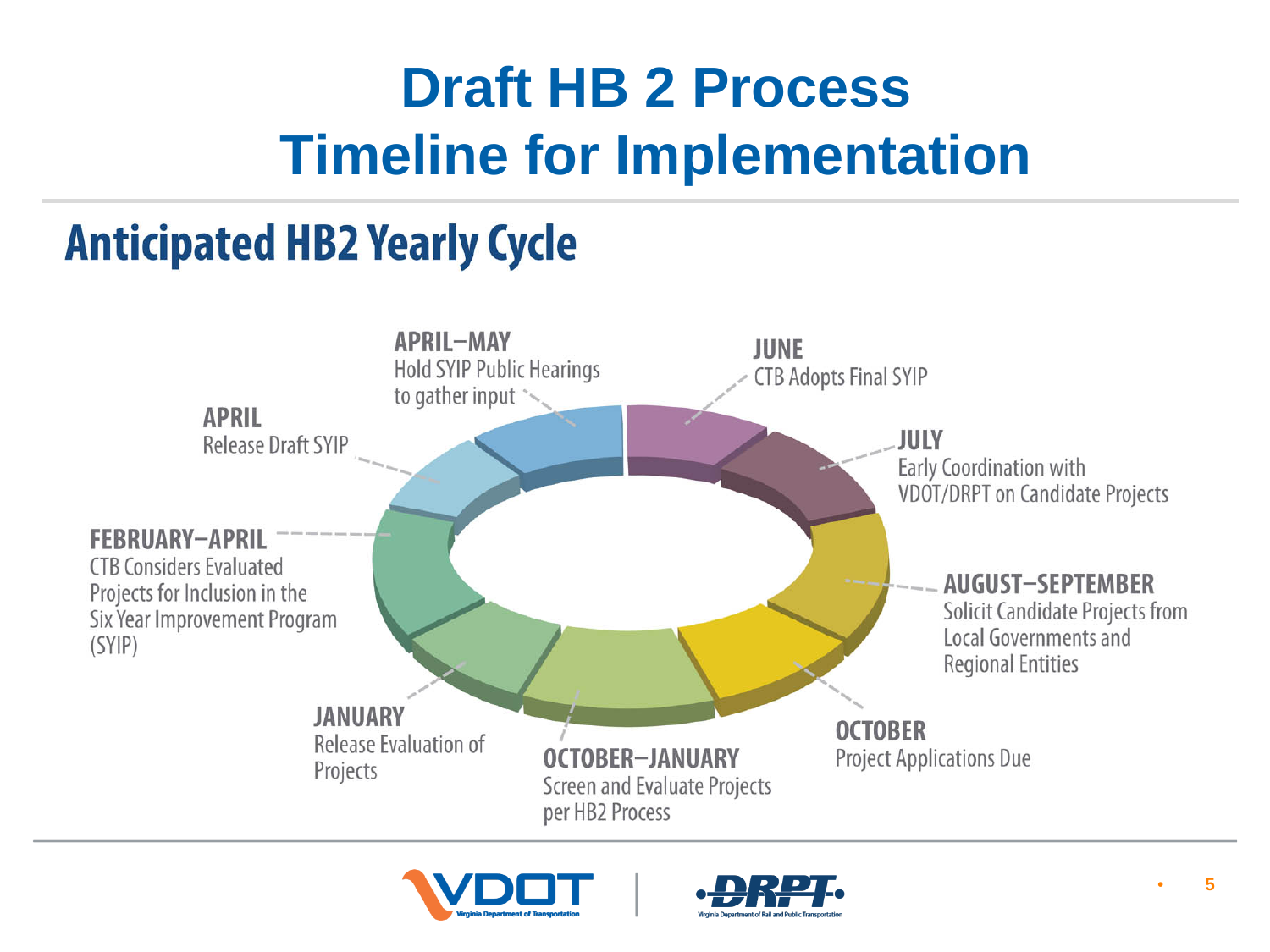#### **Safety Factor Measures**

- 50% of score Expected reduction in total fatalities and severe injuries (100% of score for transit projects)
- 50% of score Expected reduction in the rate of fatalities and severe injuries per 100 million vehicle miles traveled



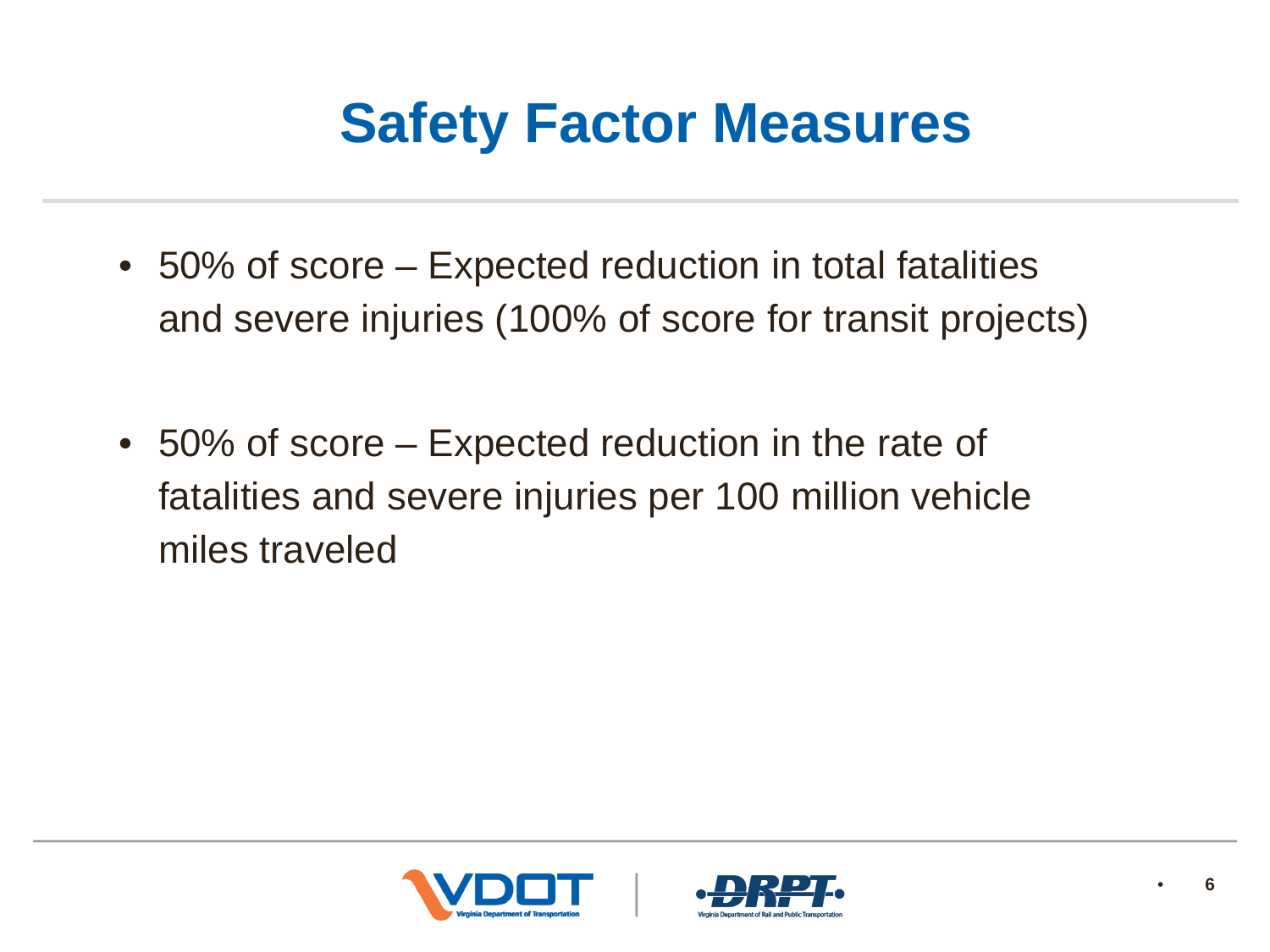#### **Congestion Factor Measures**

- 50% of score Change in peak period corridor total (multimodal) person throughput in the project corridor
- 50% of score Change **in the amount of peak period person hours of delay in LOS E or worse conditions in the project corridor**



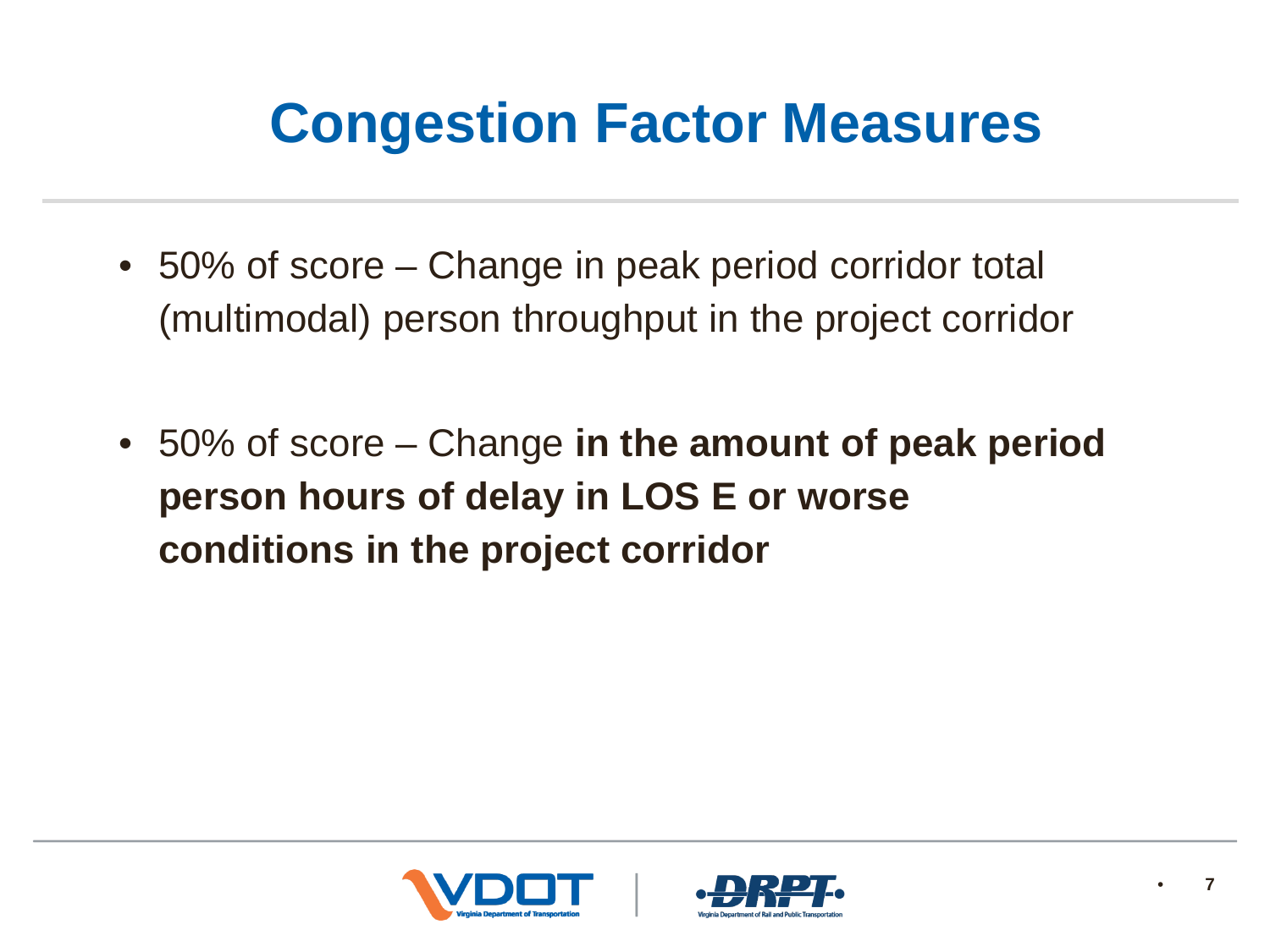#### **Accessibility Factor Measures**

- 60% of score Change in cumulative job accessibility (within 45) minutes)
- **20% of score - Change in cumulative accessibility to essential destinations (within 30 minutes)**
- **20% of score – Assessment of the project support for connections between modes, and promotion of multiple transportation choices**



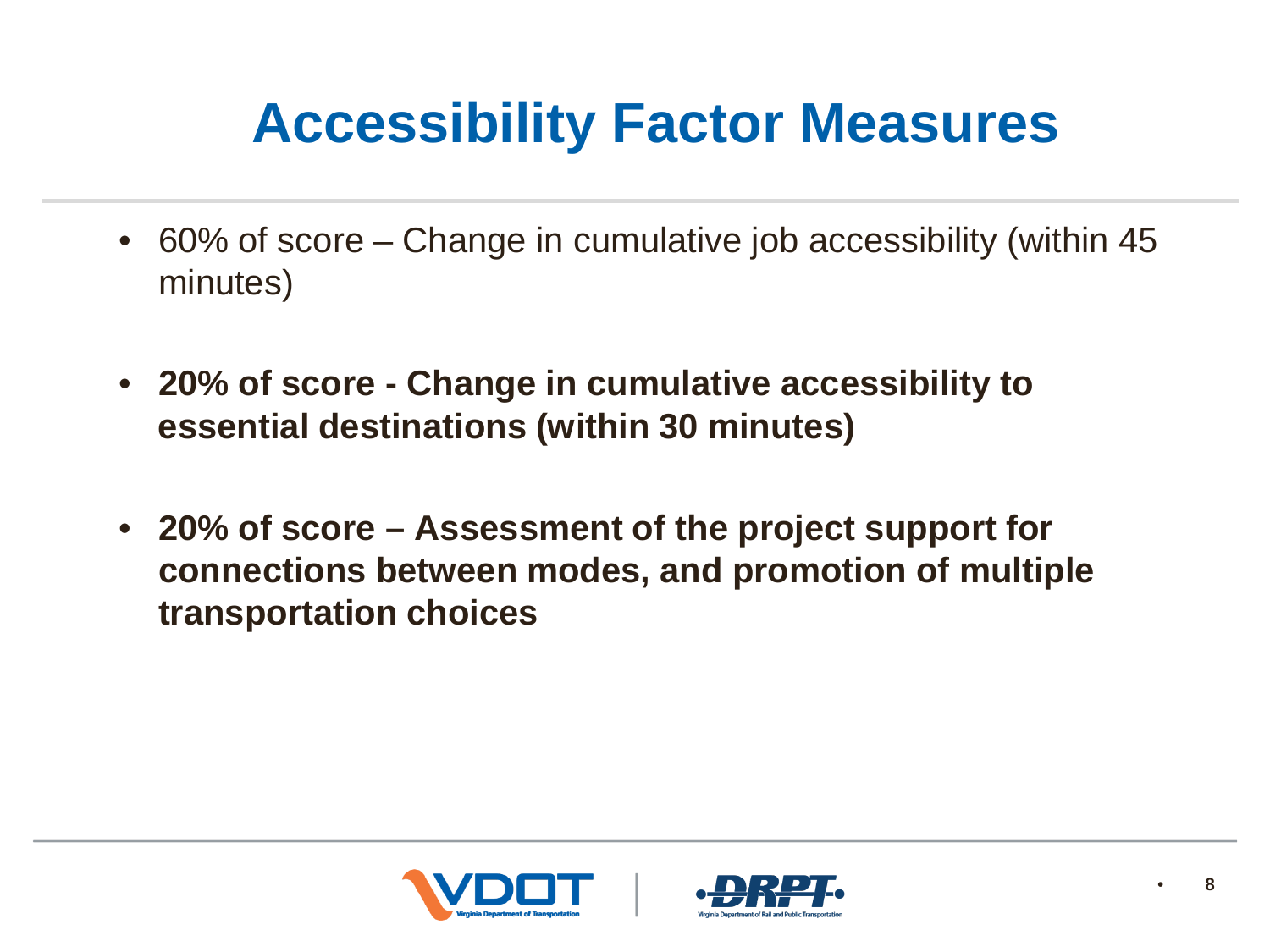#### **Environmental Quality Factor Measures**

- 50% of score Potential of project to reduce criteria air pollutant and greenhouse gas emissions
- 40**% of score – Change in cumulative job accessibility for disadvantaged populations and accessibility for non-auto modes (within 45 minutes)**
- **10% of score – Change in cumulative essential destination accessibility for disadvantaged populations and accessibility for non-auto modes (within 30 minutes)**



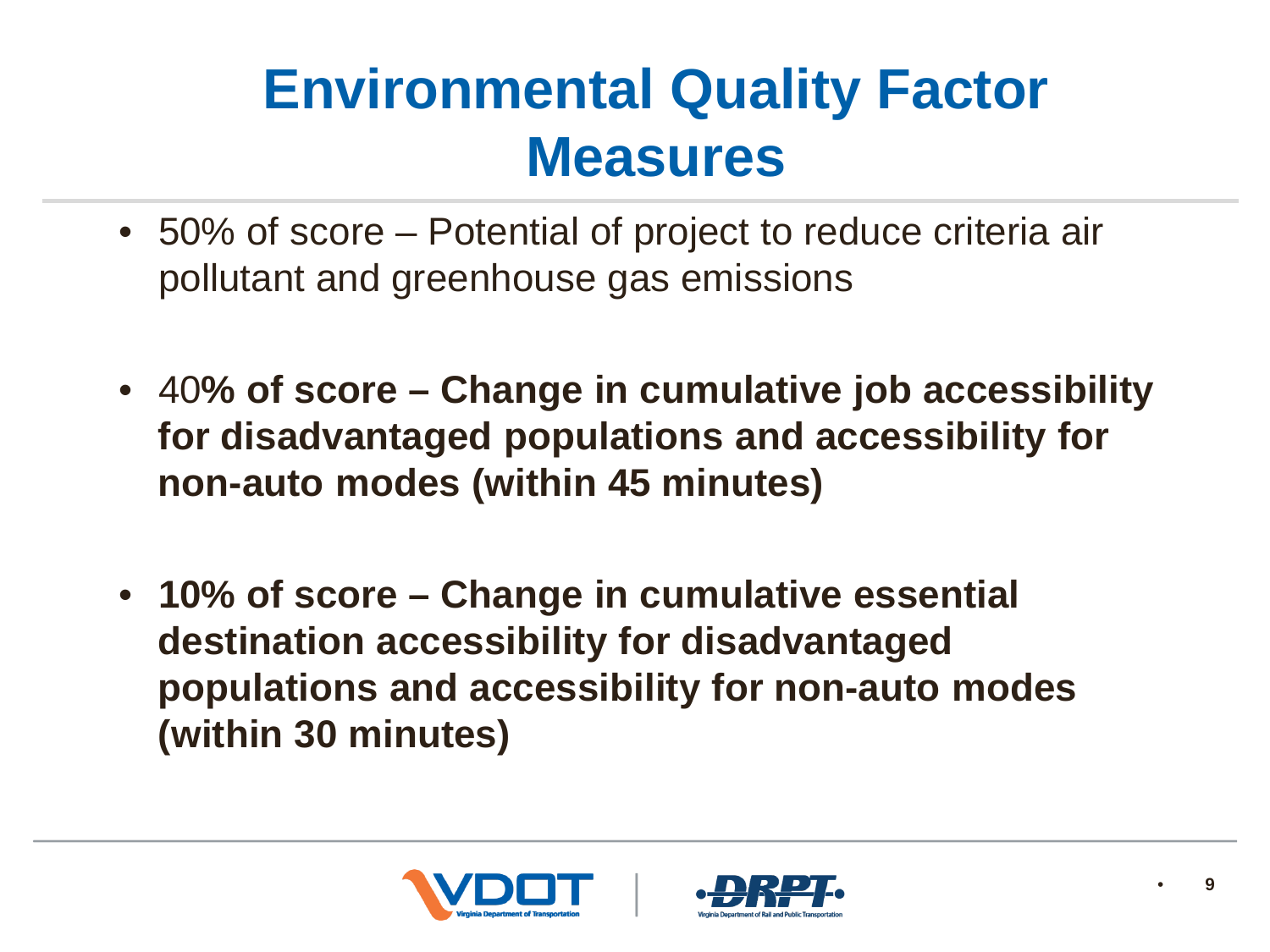#### **Economic Development Factor Measures**

- 70% of score Assessment of progress made towards new economic development (new and expansion of existing)
- 30% of score **Rate projects based on the extent to which the project is deemed to enhance access to critical intermodal locations, interregional freight movement, and/or freight intensive industries**



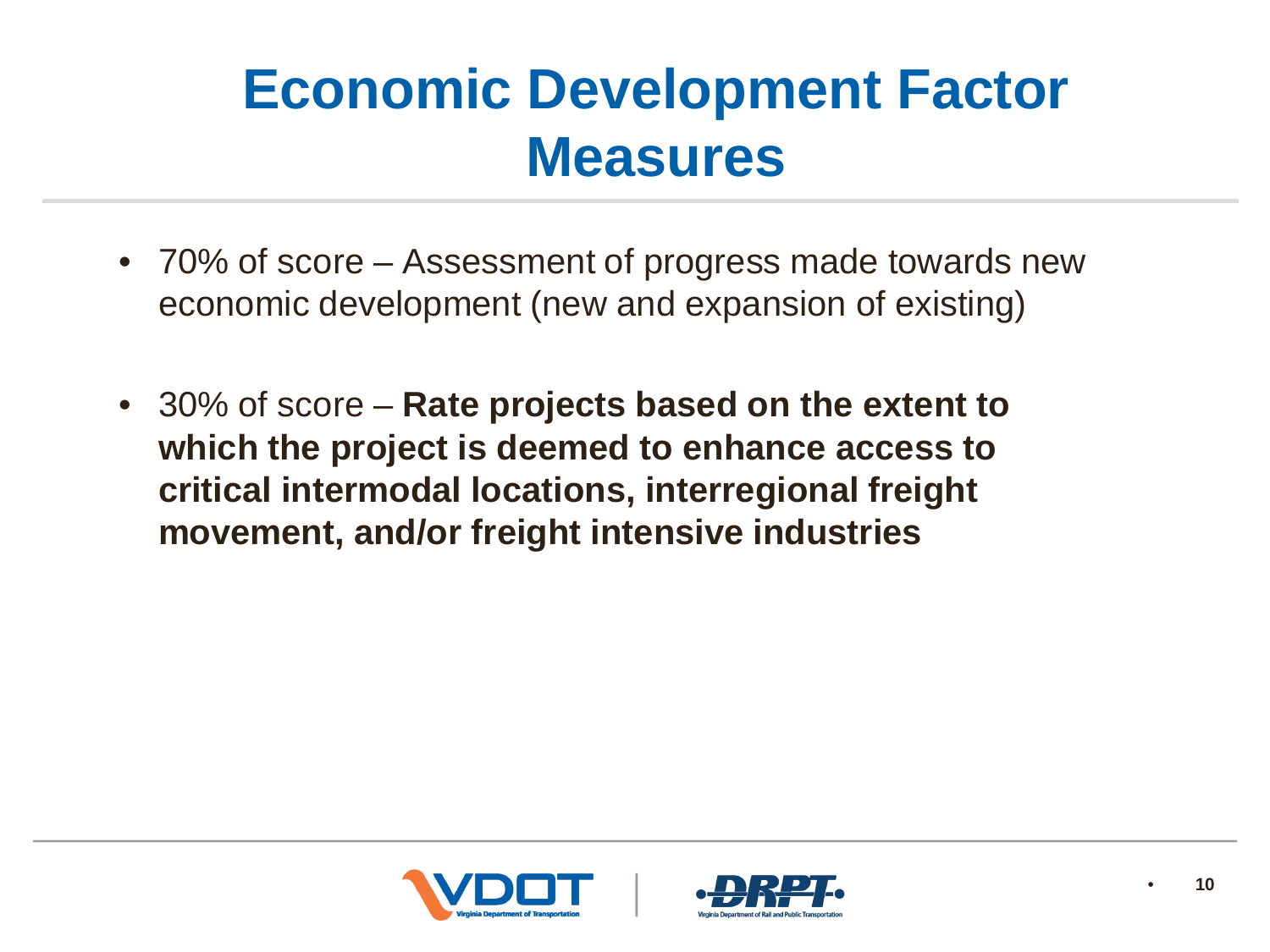#### **Land Use Coordination Factor Measures**

- 50% of score Degree to which project will support transportation efficient land use patterns and local policies
- **50% of score – Forecasted percentage change in the VMT per capita for the MPO region**



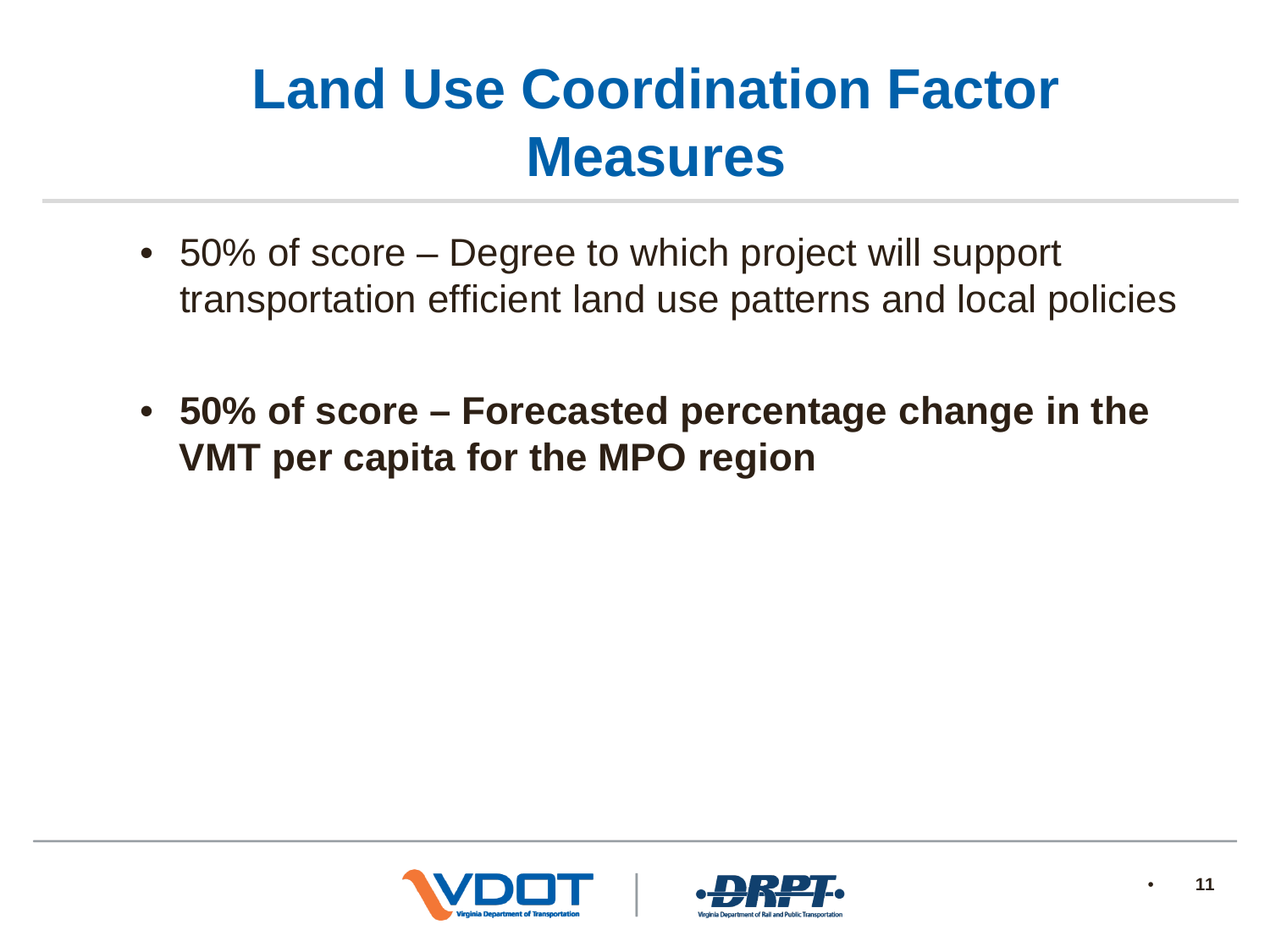## **Summary of Findings from Pilot Test**

- **Pilot scoring of sample projects conducted to test the application of the evaluation measures, factor weights, and overall prioritization process**
- **38 projects were selected representing typical projects expected to apply for HB2 funding including 2 transit projects**
- **Projects had already been funded and are either in construction or completed**
- **District and DRPT staff provided inputs to the evaluation based on local knowledge**



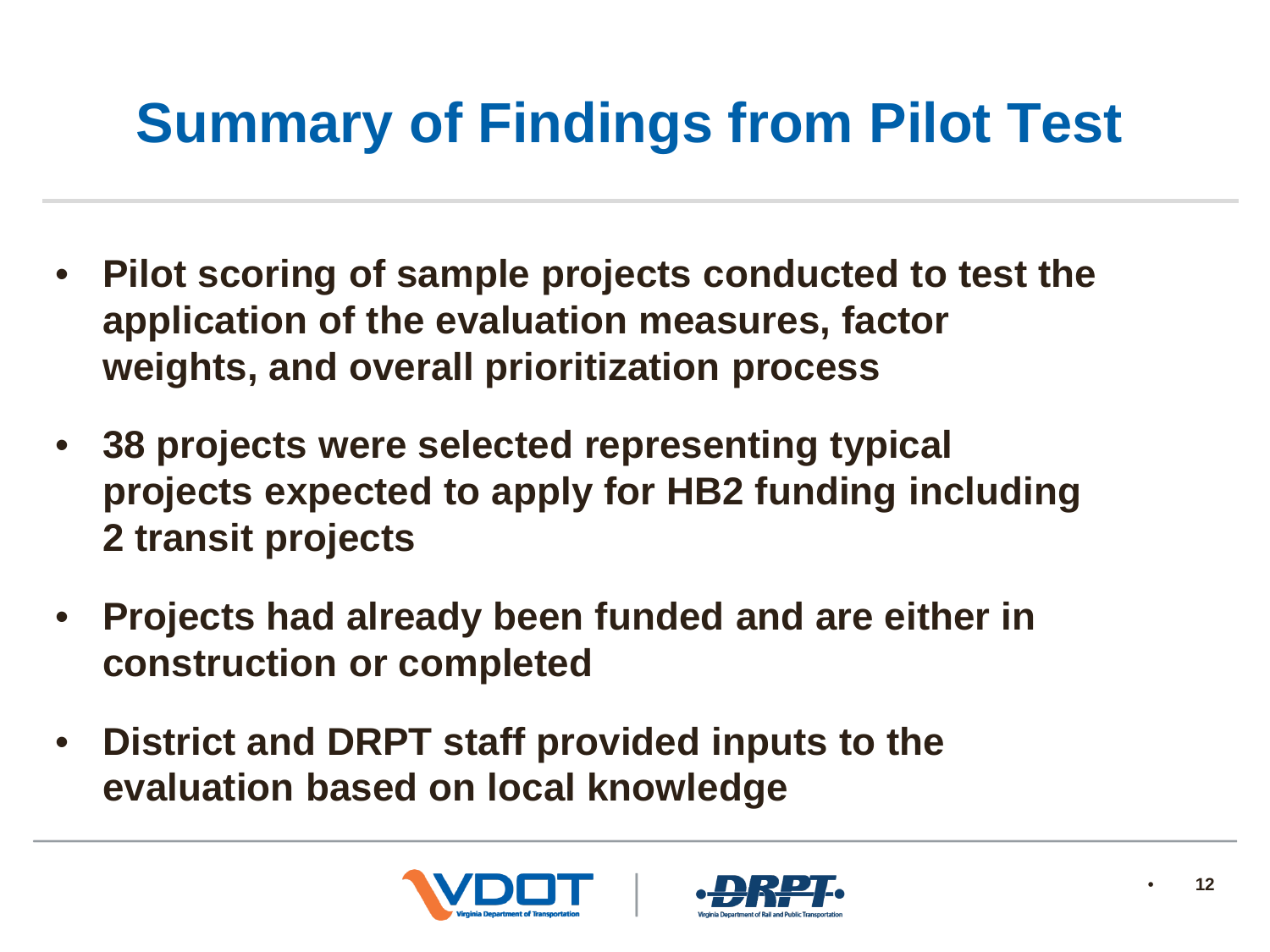# **Key Findings of Pilot Scoring**

- **Does not appear to be any clear biases based on area type or size of project.**
- **Projects with low "raw scores" can have high relative scores when cost is considered**
- **Projects tend to score well in a few but not all of the factors**
- **Highest raw score was 60.4 out of a possible 100 and the average raw score was 14.7 out of 100**
- **Refinement of language for ratings-based measures is necessary to improve consistency** 
	- Original language for economic development resulted in wide disparity of the development considered



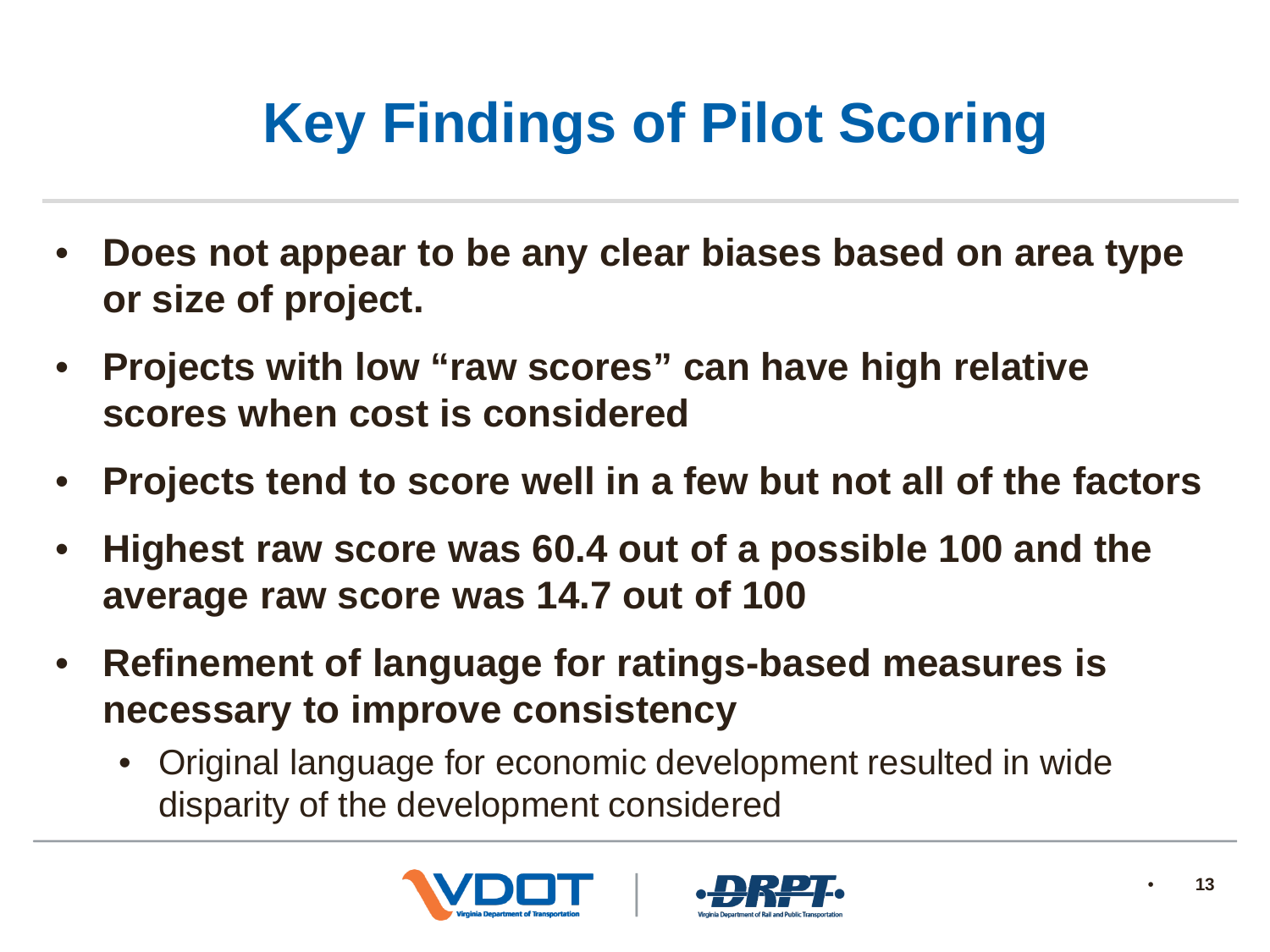#### **How it's funded. HB 1887**

- **HB 1887 removes the 40-30-30 formula put in place in by the 1986 Special Session legislation**
- **New construction formula established, effective FY 2021 available funds distributed:**
	- $\triangleright$  State of Good Repair 45 percent
	- $\triangleright$  High-Priority Projects Program<sup>\*</sup> 27.5 percent
	- $\triangleright$  Highway Construction District Grant Programs<sup>\*</sup> 27.5 percent
- **In the interim, funds not programmed to projects are to be distributed 50/50 to the High-Priority Projects Program and Highway Construction District Grant Programs**

**\*(to be programmed according to HB 2 in FY17)**



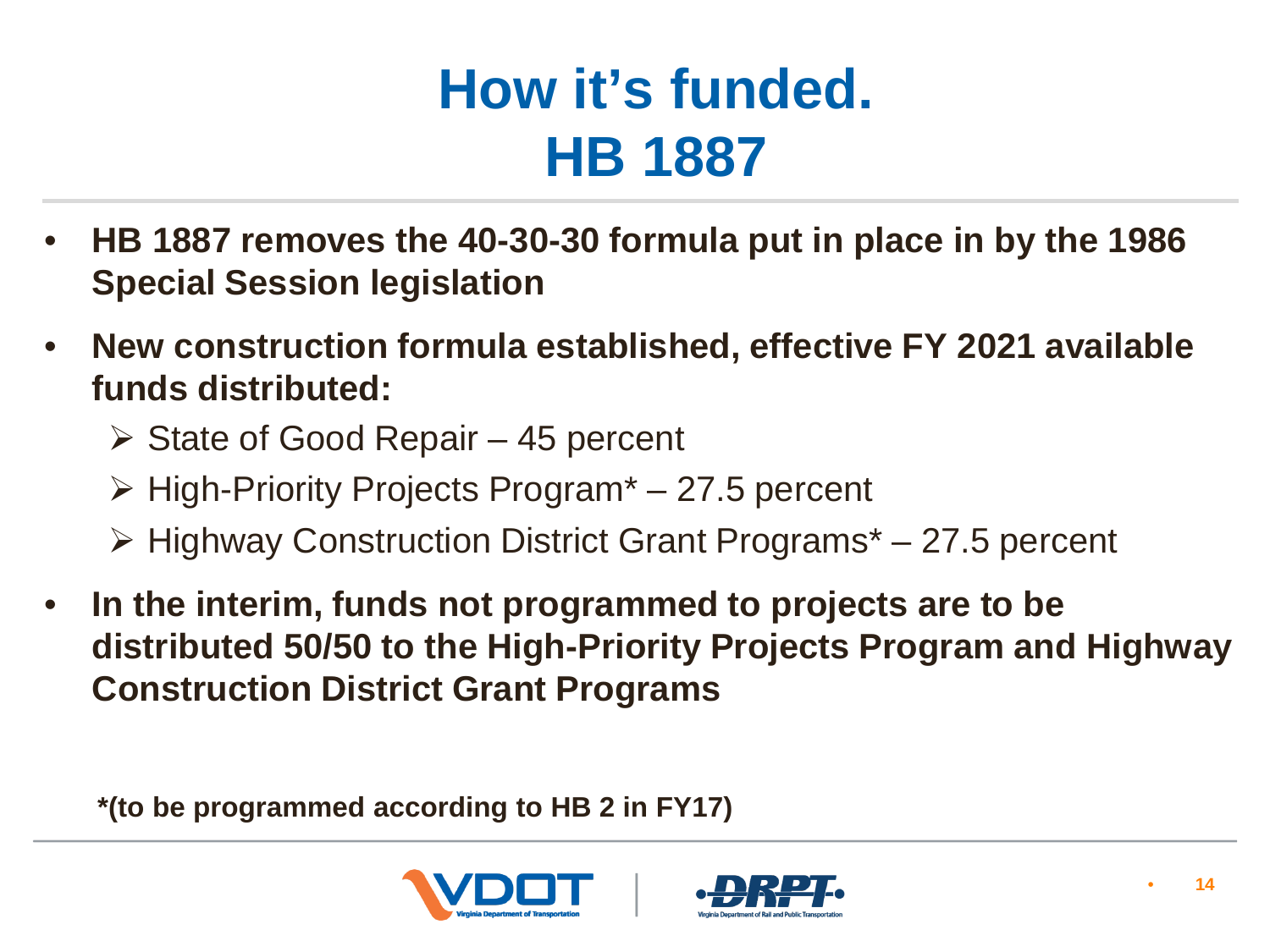#### **Funds Available for HB 2**

**(in millions)**

| <b>HB 1887 Grant Programs</b>                        | <b>Percentage</b> | <b>6-Year Total</b> |
|------------------------------------------------------|-------------------|---------------------|
| <b>District Grant Program</b>                        |                   | \$392.6             |
| <b>Bristol</b>                                       | 7.0%              | 27.7                |
| Culpeper                                             | 6.2%              | 24.4                |
| Fredericksburg                                       | 6.9%              | 26.9                |
| <b>Hampton Roads</b>                                 | 20.2%             | 79.2                |
| Lynchburg                                            | 7.1%              | 28.0                |
| <b>Northern Virginia</b>                             | 20.7%             | 81.4                |
| <b>Richmond</b>                                      | 14.4%             | 56.7                |
| <b>Salem</b>                                         | 9.6%              | 37.7                |
| <b>Staunton</b>                                      | 7.8%              | 30.6                |
| <b>High Priority Projects Program</b><br>(Statewide) |                   | 392.6               |
| <b>Total</b>                                         | 100.0%            | \$785.2             |

• **15**